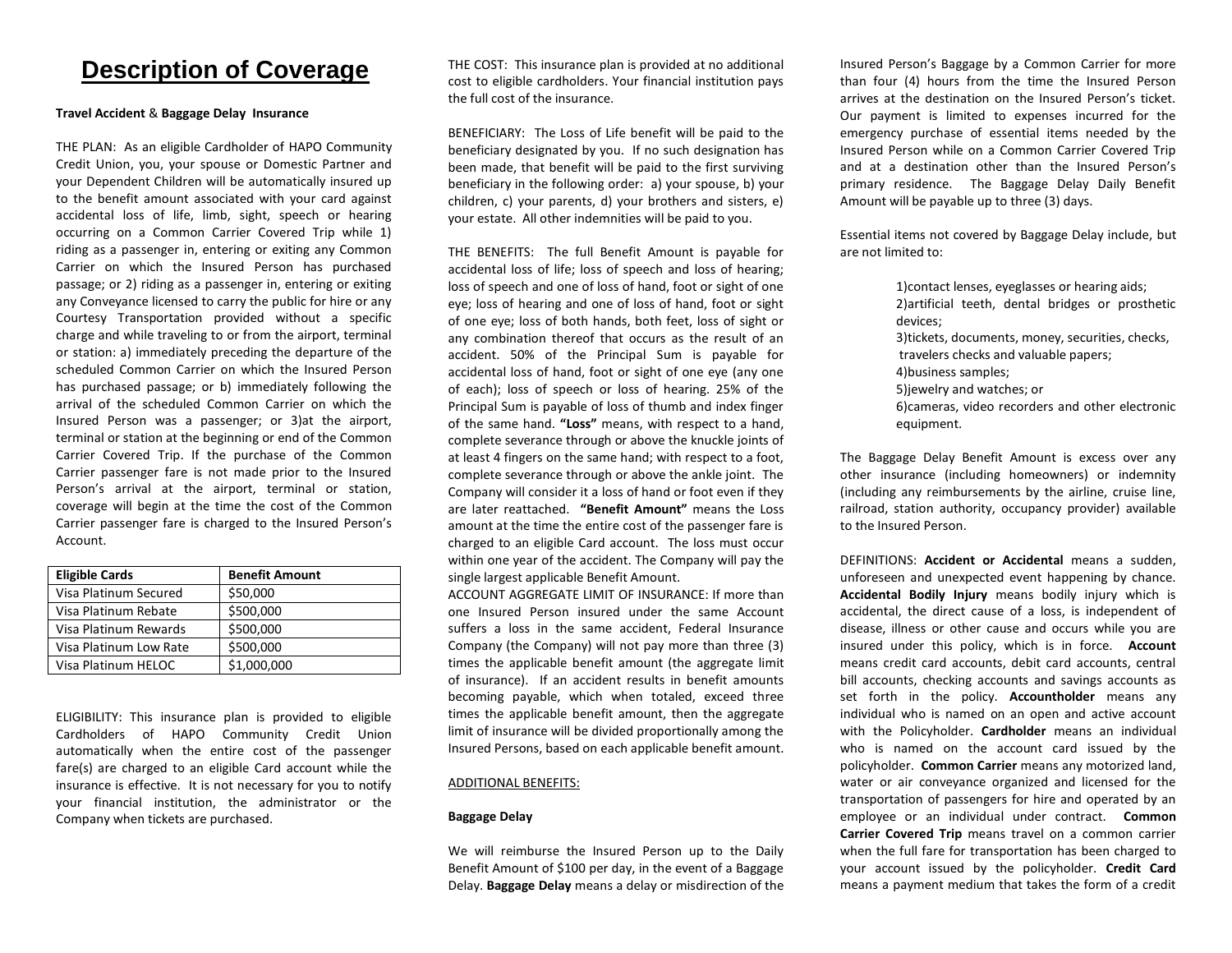card, credit plate, charge plate, courtesy card or other identification card or device issued to you. You may use the credit card to purchase, hire, rent or lease property or services. Credit Card does not include a debit card. **Debit Card** means a payment medium that takes the form of a card, plate or other identification card or device issued to you as an owner of a deposit account maintained by the issuer. You may use the debit card to purchase, hire, rent or lease property or services. Debit Card does not include credit card. **Dependent Child** means the primary insured person's unmarried child, dependent on the primary insured person for maintenance and support, under the age of 25, or classified as an incapacitated dependent child. **Domestic Partner** means a person designated by the primary insured person who is registered as a domestic partner or legal equivalent under the laws of the governing jurisdiction or who is at least 18 years of age and competent to enter into a contract; is not related to the primary insured person by blood; has exclusively lived with the primary insured person for at least 12 consecutive months; is not legally married or separated and has with the primary insured person at least 2 of the following financial arrangements: a joint mortgage or lease, a joint bank account, joint title to or ownership of a motor vehicle or status as a joint lessee on a motor vehicle lease or a joint credit card account with a financial institution. Neither the primary insured person nor domestic partner can be married to, nor in a civil union with, anyone else. **Immediate Family Member** means the insured person's spouse or domestic partner; children including adopted children or step-children; legal guardians or wards; siblings or siblings-in-law; parents or parents-in-law; grandparents or grandchildren; aunts or uncles; nieces and nephews. **Injury** means bodily injury which is accidental; is the direct source of a loss; is independent of illness, disease or other cause and occurs while you are insured under this policy which is in force. **Loss** means accidental loss of foot, loss of hand, loss of hearing, loss of life, loss of sight, loss of sight of one eye, loss of speech, loss of thumb and index finger. Loss must occur within one year after the accident. **Loss of Foot**  means the complete severance of a foot through or above the ankle joint. **Loss of Hand** means a complete severance, as determined by a physician, of at least 4 fingers at or above the metacarpal phalangeal joint on the same hand or at least 3 fingers and the thumb on the same hand. **Loss of Hearing** means permanent, irrecoverable and total deafness, as determined by a physician, with an auditory threshold of more than 90

 decibels in each ear. The deafness cannot be corrected by any aid or device. **Loss of Property** means Baggage Delay. **Loss of Sight** means permanent loss of vision. Remaining vision must be no better than 20/200 using a corrective aid or device, as determined by a physician. **Loss of Sight of One Eye** means permanent loss of vision of one eye. Remaining vision in that eye must be no better than 20/200 using a corrective aid or device as determined by a physician. **Loss of Speech** means the permanent, irrecoverable and total loss of the capability of speech without the aid of mechanical devices, as determined by a physician. **Loss of Thumb and Index Finger** means complete severance, through the metacarpal phalangeal joints, of the thumb and index finger of the same hand, as determined by a physician. **Physician** means a licensed practitioner of the healing arts acting within the scope of his or her license to the extent provided by the laws of the jurisdiction in which medical treatment is provided. Physician does not include you, an immediate family member, your employer or business partner or the policyholder. **Policyholder** means PSCU **Proof of Loss**  means written evidence acceptable to us that an accident, accident bodily injury or loss has occurred. **Specialized Aviation Activity** means use of a properly certified aircraft for flight on a rocket propelled or rocket launched aircraft. Specialized Aviation Activity shall include any flight which requires a special permit or waiver from a governmental authority having jurisdiction over civil aviation, whether or not such permit or waiver is granted. **Spouse** means your husband or wife who is recognized as such by the laws of the jurisdiction in which the primary insured person  resides. **We, Us and Our** means Federal Insurance Company. Company.<br>EXCLUSIONS: This insurance does not apply to any

 Accident, Accidental Bodily Injury, Loss, Covered Loss or Loss of Property when: 1) the United States of America has imposed any trade or economic sanctions prohibiting insurance of any Accident, Accidental Bodily Injury, Loss, Covered Loss or Loss of Property; or 2) there is any other legal prohibition against providing insurance for any Accident, Accidental Bodily Injury, Loss, Covered Loss or Loss of Property. Additionally, this insurance does not apply to any Accident, Accidental Bodily Injury or Loss caused by or resulting from, directly or indirectly, the Insured Person 1) entering, or exiting any aircraft while acting or training as a pilot or crew member. This exclusion does not apply to passengers who temporarily perform pilot or crew functions in a life-threatening emergency; 2)

 the Insured Person's emotional trauma, mental or physical illness, disease, pregnancy, childbirth or miscarriage, bacterial or viral infection, bodily malfunctions or medical or surgical treatment or diagnosis thereof. This exclusion does not apply to the Insured Person's bacterial infection caused by an Accident or by Accidental consumption of a substance contaminated by bacteria; 3) participating in military action while in active military service with the armed forces of any country or established international authority. However, this exclusion does not apply to the first sixty (60) consecutive days of active military service with the armed forces of any country or established international authority; 4) traveling or flying on any aircraft engaged in Specialized Aviation Activities; 5) suicide, attempted suicide or intentionally self-inflicted injury; or 6) a declared or undeclared War.

 CLAIM NOTICE: Written claim notice must be given to the Company within 20 days after the occurrence of any loss covered by this policy or as soon as reasonably possible. Failure to give notice within 20 days will not invalidate or reduce any otherwise valid claim if notice is given as soon as reasonably possible.

 CLAIM FORMS: When the Company receives notice of a claim, the Company will send you forms for giving proof of loss to us within 15 days. If you do not receive the forms, you should send the Company a written description of the loss.

 CLAIM PROOF OF LOSS: Complete proof of loss must be given to us within 90 days after the date of loss, or as soon as reasonably possible. Failure to give complete proof of loss within these time frames will not invalidate any otherwise valid claim if notice is given as soon as reasonably possible and in no event later than 1 year after the deadline to submit complete proof of loss.

 TIME PAYMENT of CLAIMS: The Company will pay you or your beneficiary the applicable benefit amount as soon as complete proof of loss is received if you, the Policyholder and/or the beneficiary have complied with all the terms of this policy. If a claim is contested by us, we will notify you or your beneficiary the reasons for contesting the claim within 45 days of receipt of complete Proof of Loss. If we request additional information from you or your beneficiary, upon receipt of requested information we will pay or deny the claim within 60 days. All overdue claim